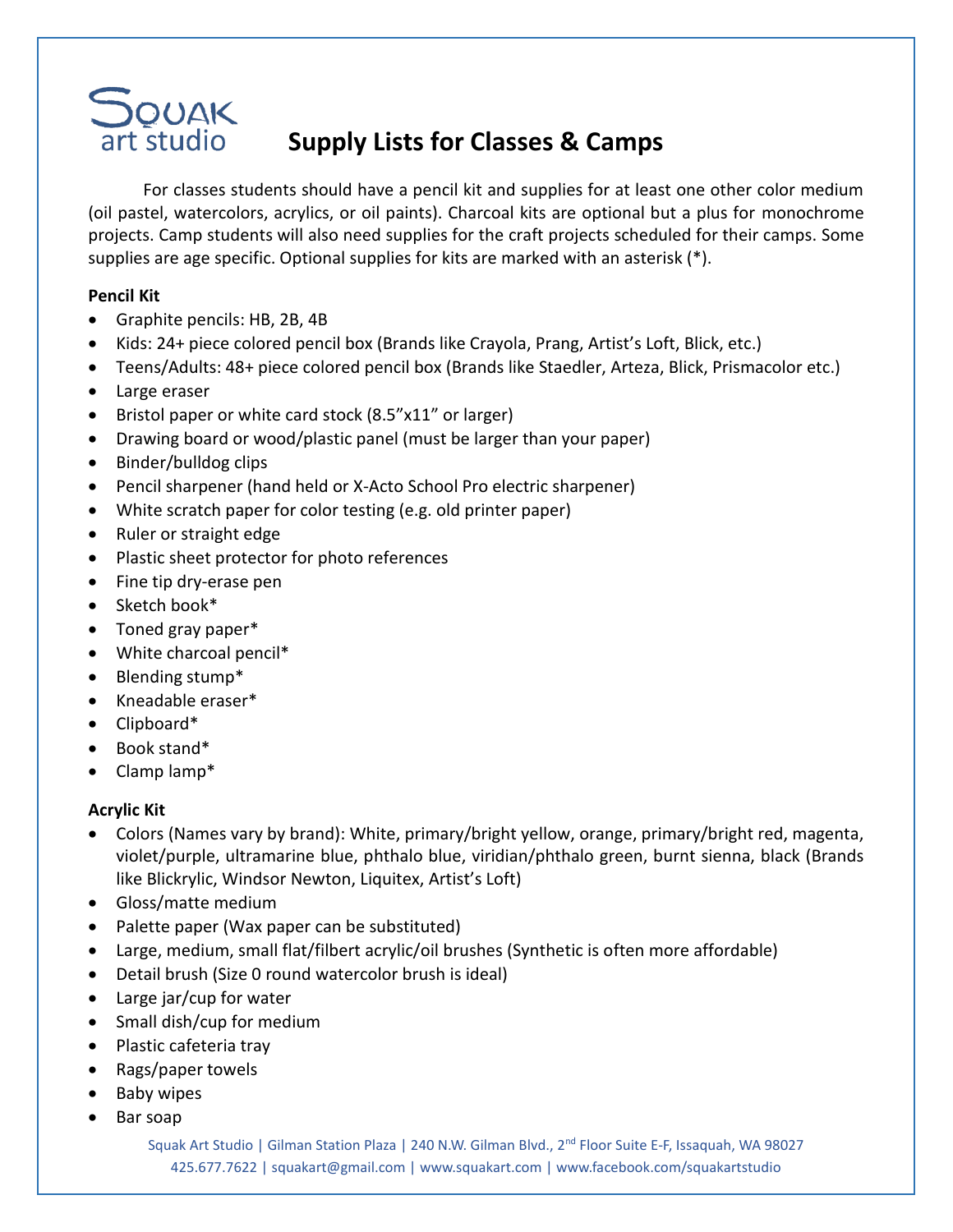- 12-well paint tray with lid
- Tape (masking/artist/white)
- Apron/smock/old oversized shirt
- Canvas panels or stretched canvases (8"x10" or larger)
- Table/standing easel
- Hair drier\*

Note: Acrylics can stain fabric and carpet permanently, but eventually washes off of skin and hair.

#### **Watercolor Kit**

- Watercolor paper (student grade, 9"x12" or larger)
- Kids: 10+ color student watercolor set (e.g. Prang oval pan), additional tubes/pans of teal/cyan/phthalo blue, magenta/alizarin crimson
- Teens/Adults: 12+ watercolor set or tubes (e.g. Windsor Newton, Van Gogh, GraceArt)
- Tissues
- Sponge
- Tape (masking/artist/white)
- 12-well paint tray with lid
- Large, medium, small, and size 0 flat/round watercolor brushes (Synthetic is often more affordable)
- Clean house-painting brush to stretch paper
- Large cup for water
- Plastic tray (e.g. cafeteria lunch tray)
- Masking fluid\*
- Bottle with eye-dropper lid\*

#### **Oil Pastel Kit**

- Bristol paper, white card stock, or pastel paper (8.5"x11" or larger)
- Kids: 24+ color student oil pastel set (brands like Cray-Pas, Pentel)
- Adults: 48+ color oil pastel set (brands like Pentel, Prismacolor)
- Tissues
- Cotton swabs
- Palette knife

#### **Oil Painting Kit** (Teens and adults only)

- Basic colors: Titanium white, cadmium yellow pale hue, cadmium red deep hue, alizarin crimson, ultramarine blue, phthalo blue, viridian green, burnt umber (Brands like Windsor Newton, Georgian, Blick, Artist's Loft)
- Extra colors\*: Cadmium yellow deep hue, cadmium orange, cadmium red hue, dioxazine purple, cobalt blue, sap green, burnt sienna, raw sienna, yellow ochre, Naples yellow, ivory black **Safety note: Avoid paints with heavy metals such as lead (found in flake white) and cadmium. If a paint has "cadmium" in the name, make sure it also says "hue". This means the color does not actually contain cadmium.**
- Linseed oil
- Palette paper (wax paper can be substituted)
- Large, medium, small flat/filbert acrylic/oil brushes (Synthetic is often more affordable)
- Detail brush (Size 0 round watercolor brush is ideal)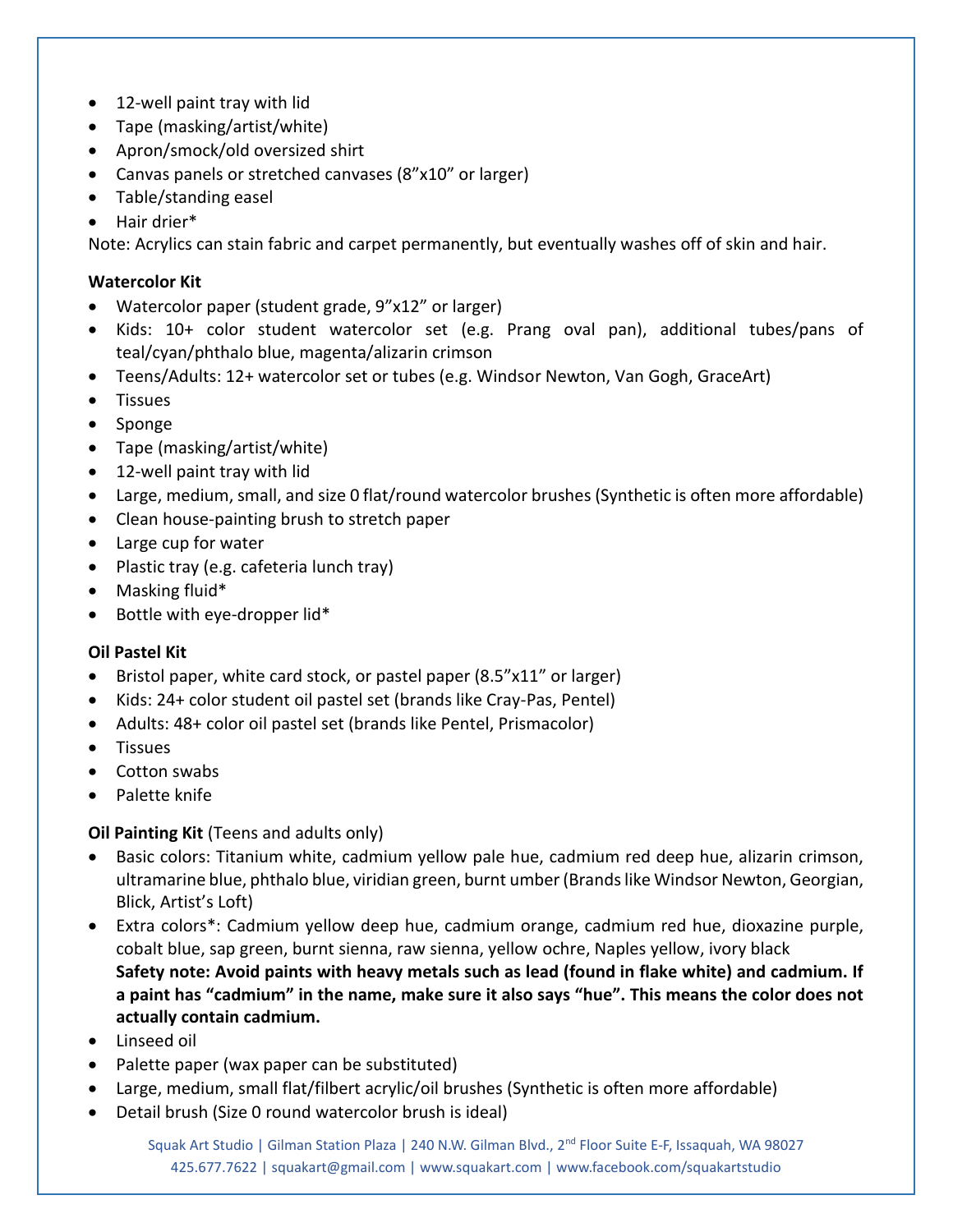- Small dish/cup for linseed oil
- Plastic tray
- Rags/paper towels
- Baby wipes
- Odorless turpenoid/turpentine substitute (Brands like Weber, Mona Lisa) **Note: Paint solvents are usually toxic petroleum products. Always keep a lid on solvent containers when not in use, and work in a well-ventilated space. Wash with soap in case of contact with skin. Try not to breath solvent vapor.** For those wishing to avoid toxic solvents, walnut oil or laundry soap can act as a substitute.
- Mason jar or solvent container
- Bar soap
- Tape (masking/artist/white)
- Apron/smock/old oversized shirt
- Canvas panels or stretched canvases (8"x10" or larger)
- Table/standing easel
- Palette knife\*
- Wipe out tool (Brands like Kemper)\*
- Mahl stick or dowel\*

## **Charcoal Kit**

- Bristol paper/white cardstock/charcoal paper (8.5"x11" or larger)
- Vine Charcoal
- Charcoal pencil (2B, 4B)
- White charcoal pencil/stick
- Toned gray/brown paper\*
- Sanguine charcoal pencil/stick\*
- Blending stump\*
- Chamois/blending cloth\*
- Large drawing board\* (for large paper sizes)
- Table/standing easel\* (for large paper sizes)

## **Block Printing Kit**

- Linoleum blocks (2+ per student, 4"x6" or larger, either solid linoleum or wood-mounted)
- Bench hooks (2+ per student)
- Block cutter tool with 5+ blades
- White or colored card stock
- Brayer ink rolling tool (1 per color of ink)
- Baren rubbing tool or block press
- Black or colored block printing inks
- Disposable plastic knife
- Newspaper, old towels, or other rough tablecloth for protecting surfaces
- Rags for wiping tools and blocks
- Water basin or sink for cleaning tool and blocks
- Scissors or craft paper cutter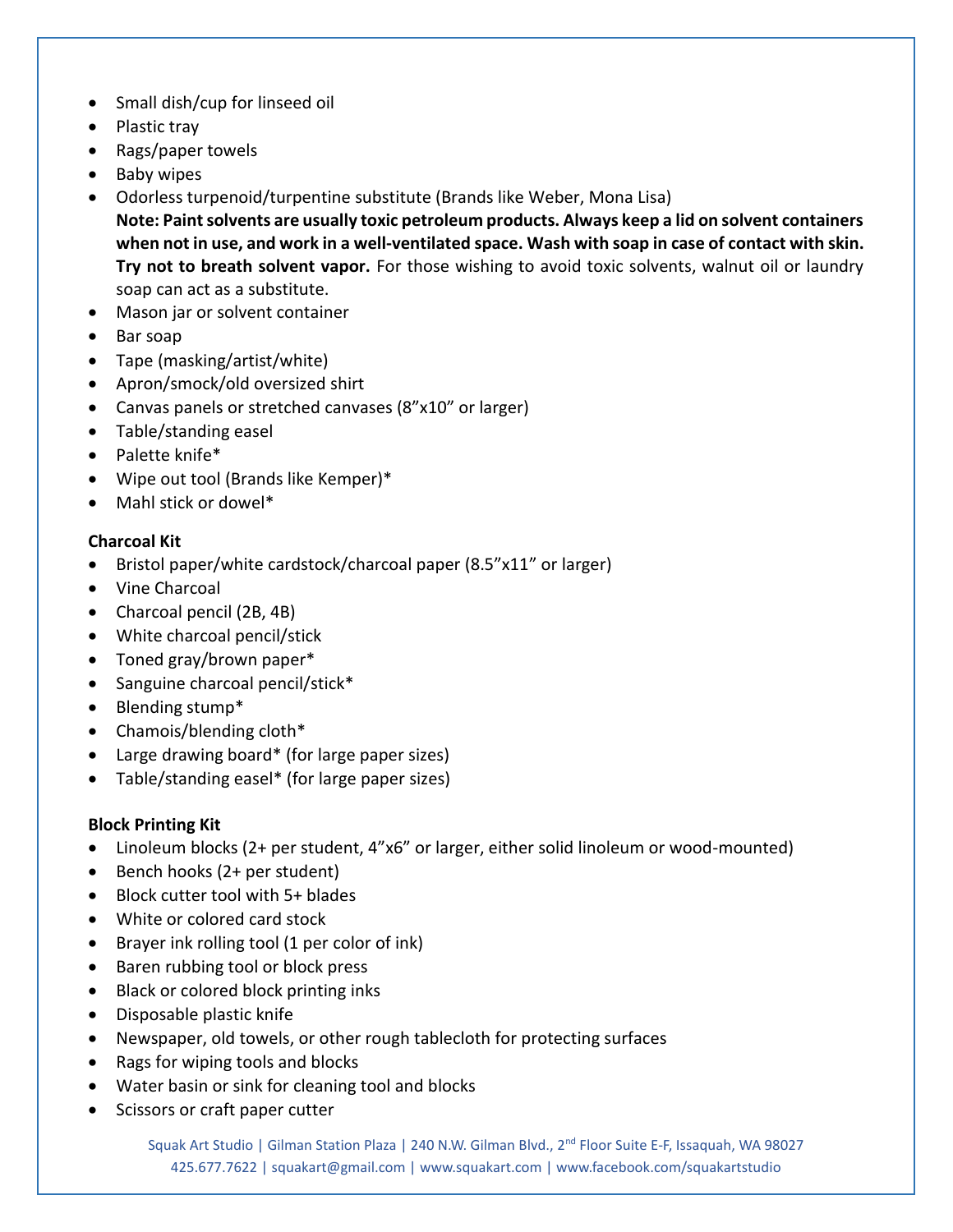#### **Needle Felting Kit**

- White yarn
- Dyed wool roving (12+ colors)
- Felting needles (12+ medium width)
- Wooden needle handle tool
- Foam pad or folded rag
- Wooden skewer or 2mm mini dowel
- Scissors
- Thimbles\*
- Chopsticks\*
- Tweezers\*

## **Flip Book Animation Kit**

- Hole-punched flipbook paper (100+ sheets, 4.5"x2.5" or larger)
- Binding screws, twine, or string
- Graphite pencil
- Eraser
- Fine-tip black pen
- An LED light pad or light box\*

## **Paper Quilling Kit**

- Quilling paper strips (12+ colors, 100+ strips)
- Quilling template mold or cork board
- White or colored cardstock
- Small glue bottle with fine applicator tip
- Clear-drying tacky glue
- Bead pins or sewing pins
- Tweezers
- Slotted quilling tool
- Scissors

## **Polymer Clay Kit**

- 1 pound of white polymer clay (Brands like Fimo, Sculpey)
- Wooden sculpting tools (Butter knives, screw drivers and skewers can be used)
- Toothpick or paper clip
- Washable or disposable work surface, i.e. a wood plank, cutting board, or piece of cardboard
- Aluminum foil
- Oven and oven tray (Parent supervision required for baking)
- Acrylic painting kit (See above)

## **3-D Collage Kit**

- Canvas panel (8"x10" or larger)
- Acrylic gesso (16 oz.)
- Rough craft or house-painting brushes